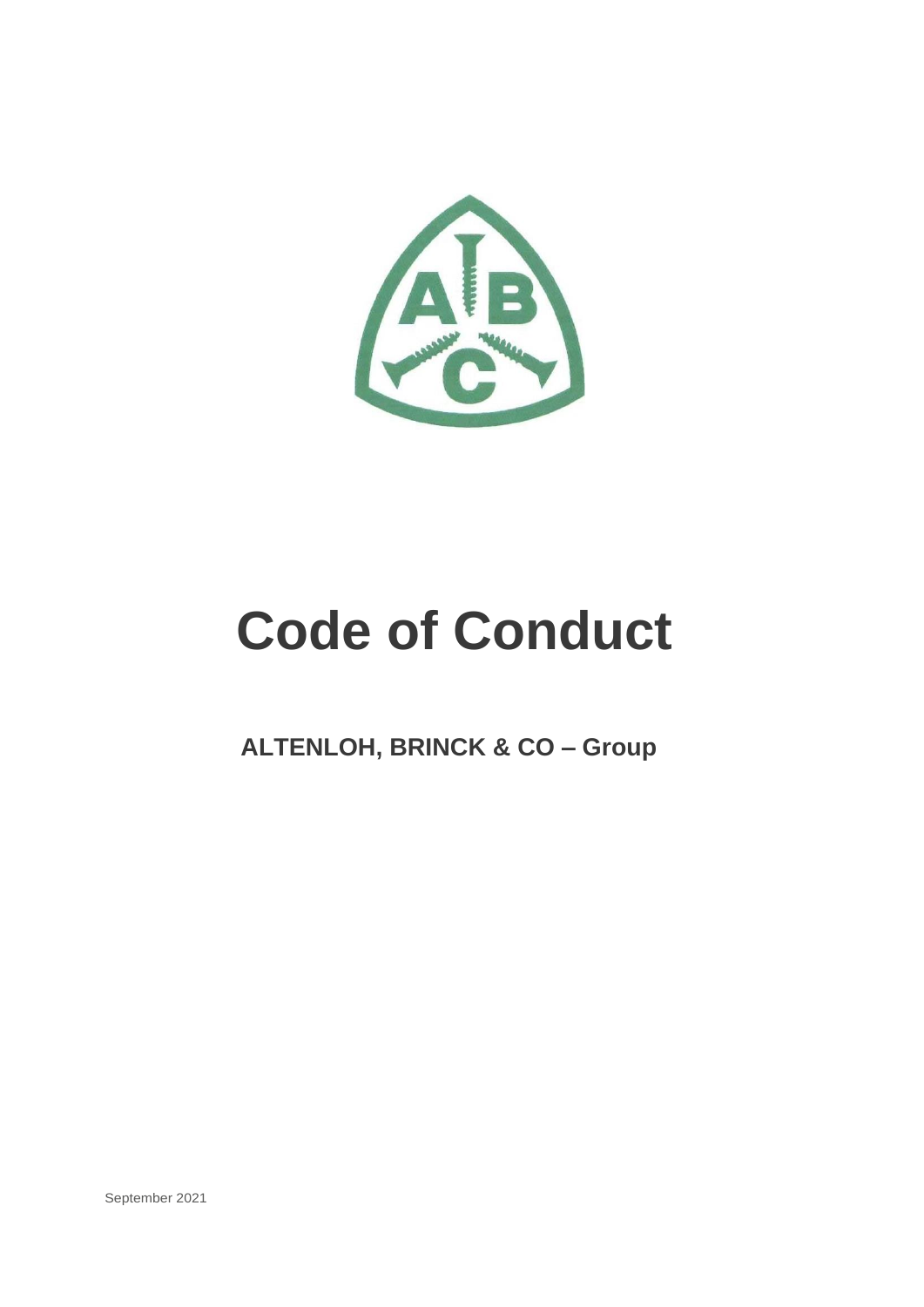# **Table of Contents**

| $\overline{2}$ |      |  |
|----------------|------|--|
|                | 2.1  |  |
|                | 2.2  |  |
| 3              |      |  |
|                | 3.1  |  |
|                | 3.2  |  |
|                | 3.3  |  |
|                | 3.4  |  |
|                | 3.5  |  |
|                | 3.6  |  |
|                | 3.7  |  |
|                | 3.8  |  |
|                | 3.9  |  |
|                | 3.10 |  |
|                | 3.11 |  |
|                | 4    |  |
|                | 4.1  |  |
|                | 4.2  |  |
|                | 4.3  |  |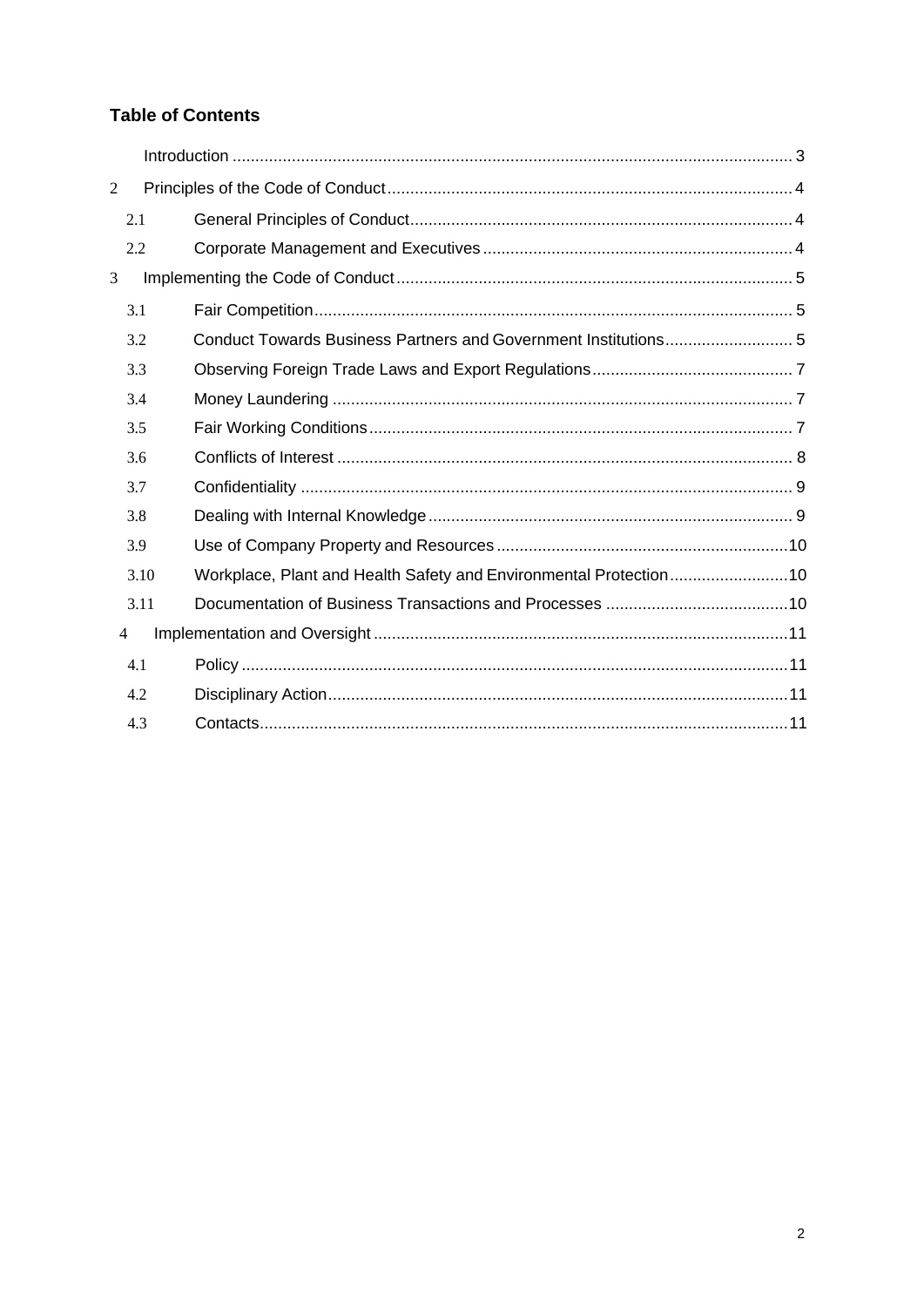# **1 Preamble**

Dear ABC Associates,

As a company operating around the global the ABC Group is faced with a wide range of social, political, and legal challenges.

The ABC Group's reputation in the business world is one of our most important assets. Our customers and business partners have a right to expect that we base our day-to-day operations on principles of the highest ethical standards and that we reliably meet our obligations and act fairly and with integrity.

However, even minor actions by an Associate that he or she may assume to be not a violation against applicable law and/or ethical principles may cause significant damage to the reputation of our company and have severely adverse effects on the good standing of the ABC Group.

The purpose of this Code of Conduct is to contribute towards defining values, principles and establishing rules of practice for the ABC Group, which will play a defining role in averting any potential damage to the Associates and to the ABC Group as a whole. Furthermore, by observing the Code of Conduct throughout the company, we hope to create a working environment that distinguishes itself by integrity and respect towards others.

This Code of Conduct may be supplemented in each of the ABC Group's businesses with the addition of more detailed internal rules to account for any specific national circumstances. This requires that they are commensurate with the principles presented in this Code of Conduct. Should applicable national law set stricter standards than those provided for in this Code of Conduct, the stricter standards must always take priority and be observed.

We expect all Associates to conduct themselves based on this Code of Conduct. The executives act as examples and are the first contact for the Associates relating to all ethical issues.

Management of the ALTENLOH, BRINCK & CO. - Group

ht a

Milular Deler

Frank Haberstroh **Michael Salzig Nikolas Dicke** Nikolas Dicke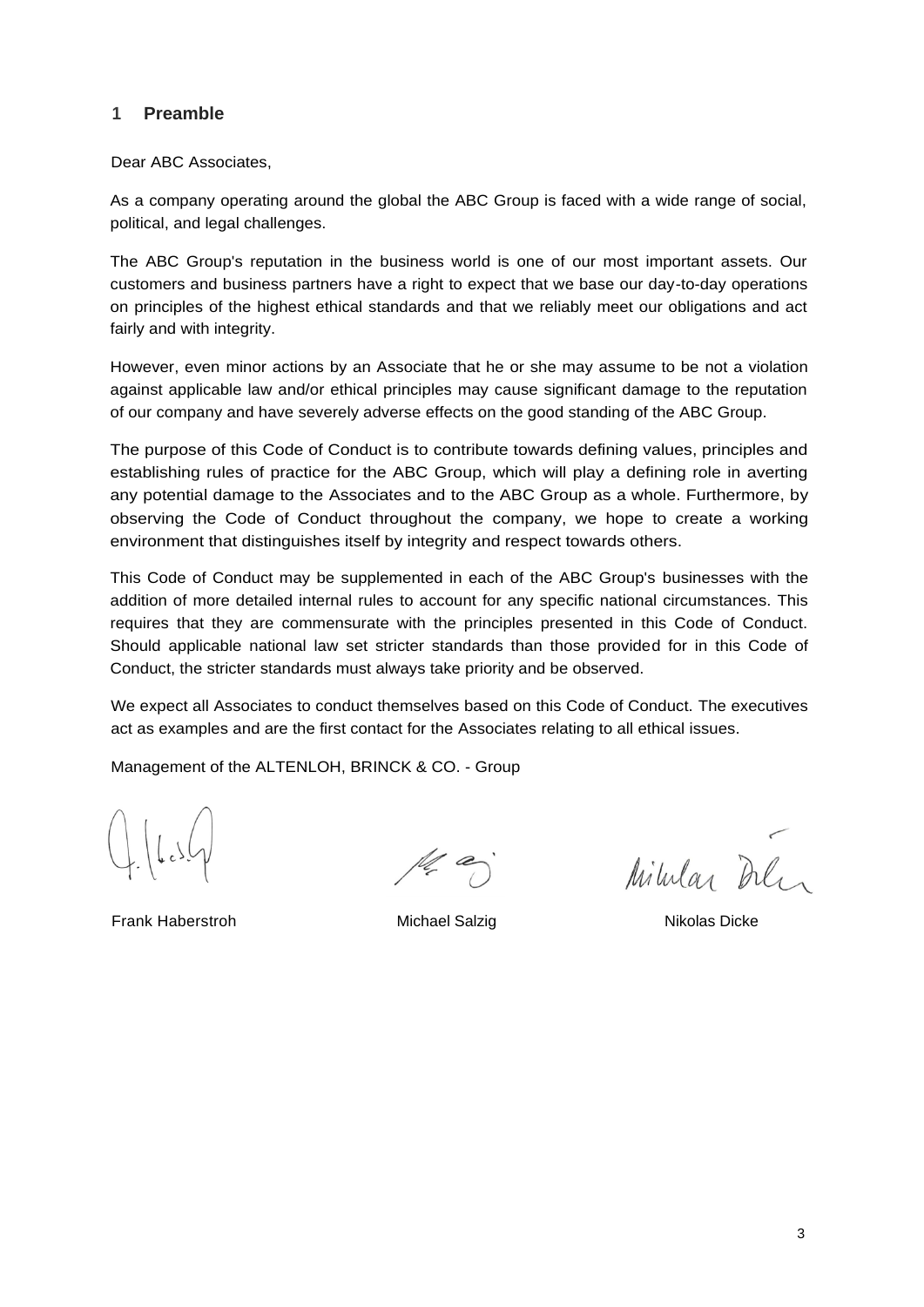# <span id="page-3-0"></span>**2 Principles of the Code of Conduct**

# <span id="page-3-1"></span>**2.1 General Principles of Conduct**

Business ethics and integrity ensure the credibility of the ABC Group. All companies within the ABC Group (hereinafter "Associate" will refer to executives and all Associates of the ABC Group alike) thus commit themselves to meeting their obligations in a reliable fashion. In every aspect of their business activities, it is their duty to demonstrate integrity and fairness. The same is expected of any business partner of the ABC Group.

We operate under the conviction that ethical and economic values are mutually dependent and that the business world must strive towards a fair interaction with one another within a framework of predefined standards.

Our principles are:

- Integrity and lawful conduct define our actions.
- Our business relationships are professional and shy away from any unfair principle.
- We take a strong stand against any form of corruption.
- We make every attempt to prevent conflicts between the interests of the ABC Group and those in our personal lives.
- We treat business information or corporate secrets with strictest confidentiality.
- We commit ourselves to abide by fair working conditions, treating all Associates with dignity and respect and refrain from any form of discrimination.
- For us, the protection of human life and the environment are fundamental principles.
- We do not tolerate any misuse of our own position for our own personal gain, for the benefit of a third party or to the detriment of the ABC Group.
- We consider it our duty to report any violations against these ethical provisions or principles. As a rule, the immediate supervisor is always the first contact for matters of this kind.
- No Associate may be at a disadvantage within the company for abiding by the ethical principles.

#### <span id="page-3-2"></span>**2.2 Corporate Management and Executives**

Corporate management and executives serve as role models to all Associates. Observance of the Code of Conduct by this group is therefore deemed to be particularly important.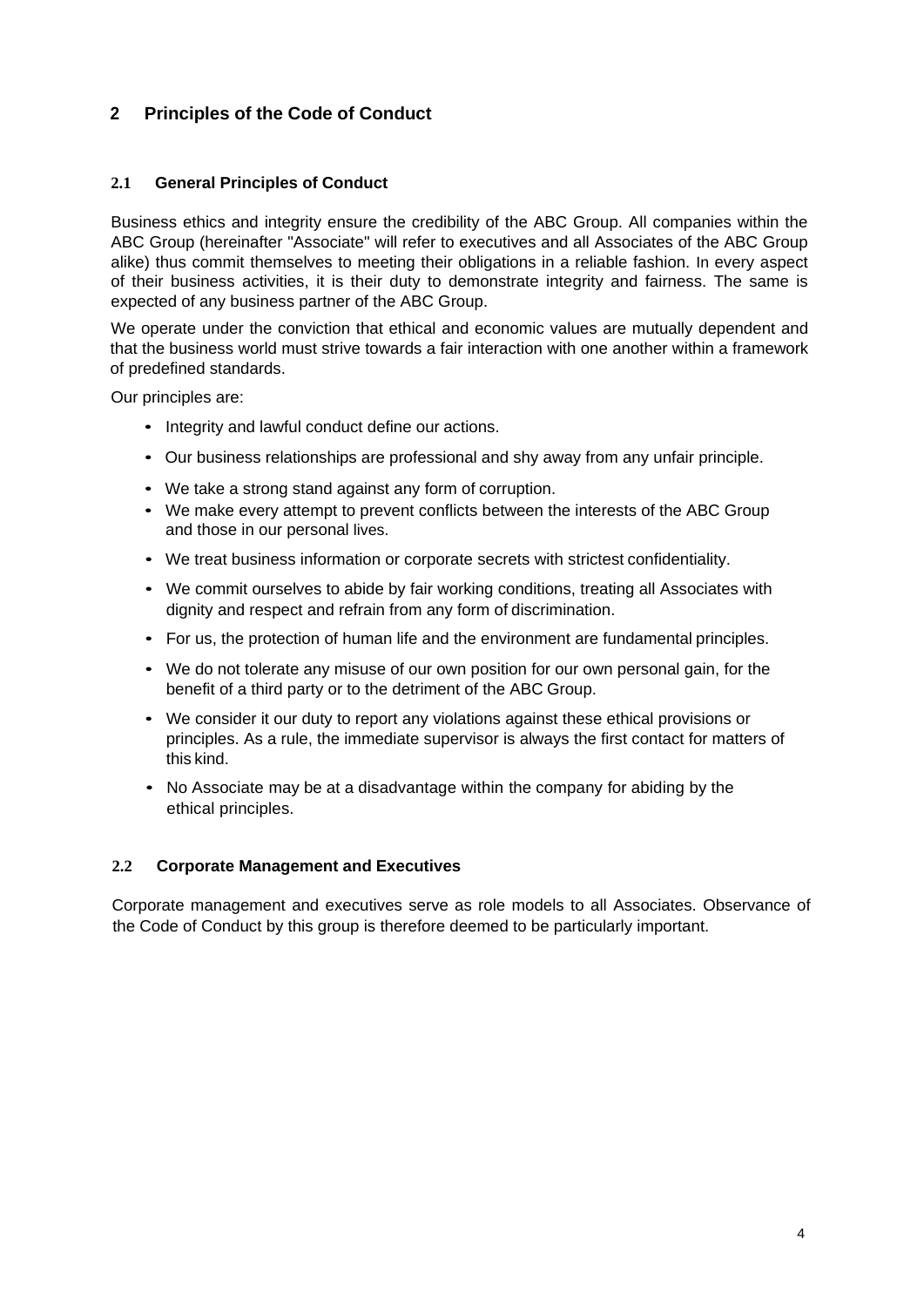# <span id="page-4-0"></span>**3 Implementing the Code of Conduct**

# <span id="page-4-1"></span>**3.1 Fair Competition**

The ABC Group is committed to fair and honest competition. On a competitive level, it places emphasis on performance, focuses on the customer and the quality of its products and services.

For this reason, our companies and Associates are not permitted to engage in any illegal and */*or criminal practices and are required to observe all applicable national and international anti-trust laws as well as any laws against unfair competition. We must refrain from being involved in any illegal price and/or term- fixing agreements.

Any offenses against provisions under competition law are subject to penalties or fines and may nullify an employment or any other agreement accordingly.

# <span id="page-4-2"></span>**3.2 Conduct Towards Business Partners and Government Institutions**

The principles listed below regulate how to deal with accepting and granting gifts and other benefits. They must be adhered to when dealing with all business partners and government institutions.

In connection with business transactions of any kind, no Associate may obtain any undue advantages from business partners, Associates of government institutions or any other third party. An advantage of this kind must be assumed in particular if the nature and extent of the advantage appears to be suitable to unduly influence any action taken or decision made by the recipient.

# **a) Dealing with Business Partners**

When dealing with business partners (customers, suppliers, service providers, etc.), it is critical to ensure that there is a strict division between the interests of the company and any personal interests of any Associate.

# **b) Collaborating with Customers, Suppliers and other Business Partners (hereinafter: Business Partners):**

When giving and accepting gifts and other benefits, the mere impression that they could be understood as a quid pro quo for certain behavior desired by the ABC Group must by all means be avoided. In case of doubt, and especially if the benefits are granted over a certain period of time that might be in chronological connection with important contractual negotiations, the Associate must consult with a supervisor prior to accepting or giving such.

# **c) Accepting gifts and other benefits and favors by Associates:**

The following provisions regulate how to handle gifts that are voluntarily offered to the ABC Group Associates from business partners or competitors. It makes no difference whether the gifts or contributions are a direct or indirect benefit to the Associate, e.g. if such gifts are given to the Associate's family members, or if they benefit the company itself.

#### Monetary gifts and discounts:

No monetary gifts or discounts below market level may be accepted from either a business partner or from a competitor by an Associate. Demanding monetary gifts and/or discounts that are below market level is prohibited.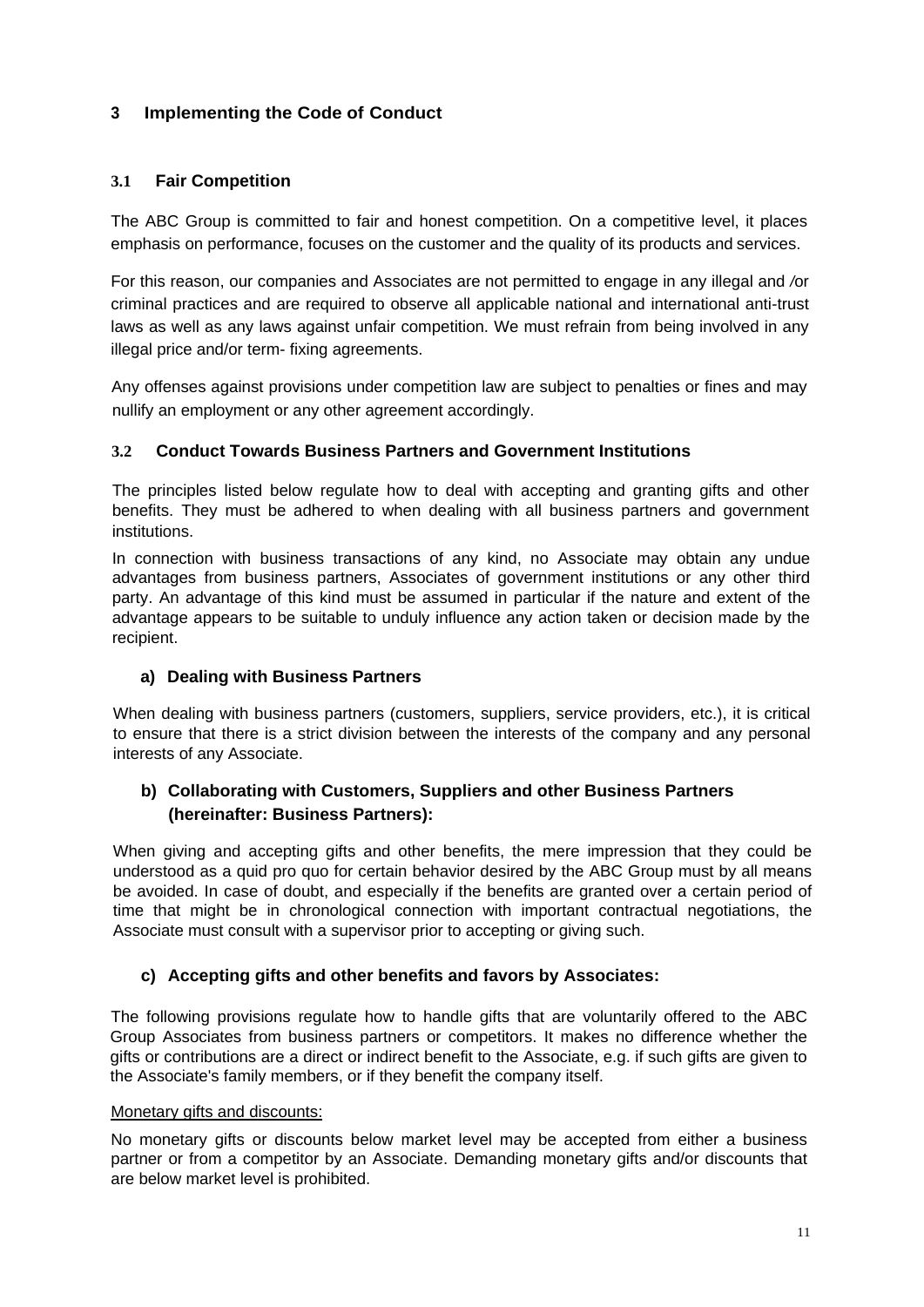#### Material gifts:

Material gifts may only be accepted if they do not exceed the limits of usual business practice. Any contribution made that might be conceived as influencing corporate decisions must be rejected. The mere impression that a decision may have been made because of a contribution received must by all means be avoided. In case of doubt and where gifts of higher value are offered, the Associate must consult with the supervisor.

# Invitations:

Invitations involving meals and entertainment, events, travel, etc. are only permitted if they do not exceed the limits of usual business practice. Associates must only accept invitations if they serve a legitimate company interest, do not have an unreasonably high value and if meals and entertainment are offered during what is considered customary collaboration (such as meals during a meeting, a reception after an event, etc.). In case of doubt, and if the invitation is offered over a certain period of time that might be in chronological connection with important contractual negotiations, it is required that the Associate consults with a supervisor prior to accepting the invitation.

Attendance at sports events, shows and any other events as the guest of a business partner is only permitted if such attendance is proportionate to the normal business practice. In case of doubt the Associate should consult with a supervisor.

# Services:

Offers of services free of charge or below market rate for the Associate's personal environment must be declined.

# **d) Granting gifts and other contributions** */* **discounts by the ABC Group**

#### Monetary gifts and discounts:

Business partners (customers, suppliers, service providers, etc.) or competitors of the ABC Group must not be offered monetary gifts of any kind or discounts not customary for the market.

#### Material gifts:

Material gifts and any other cash-value advantages must only be offered within the customary scope of business. When assessing the appropriateness of such gifts, not only should the standing of the person receiving the gift, but also the occasion for the gift (special occasions such as a birthday or anniversary) be considered. The mere impression that corporate decisions may have been made in connection with the gift must be avoided.

As a rule, any gifts to officials of public authorities must be small gifts of negligible value (such as mass promotional items).

#### Invitations:

Any invitation that might be conceived as influencing corporate decisions must not be offered. The impression that a decision may have been made in connection with an invitation must be avoided.

Invitations may only be extended within the customary scope of business and are only allowed if attendance is proportionate to the standards of the industry. In case of doubt, consult with the supervisor.

#### Meals and entertainment:

Meals and entertainment offered by third parties are allowed within reasonable and acceptable limits. Meals and entertainment may always take place if they serve a justified business purpose and their value is not unreasonably high (e.g. meals during a meeting).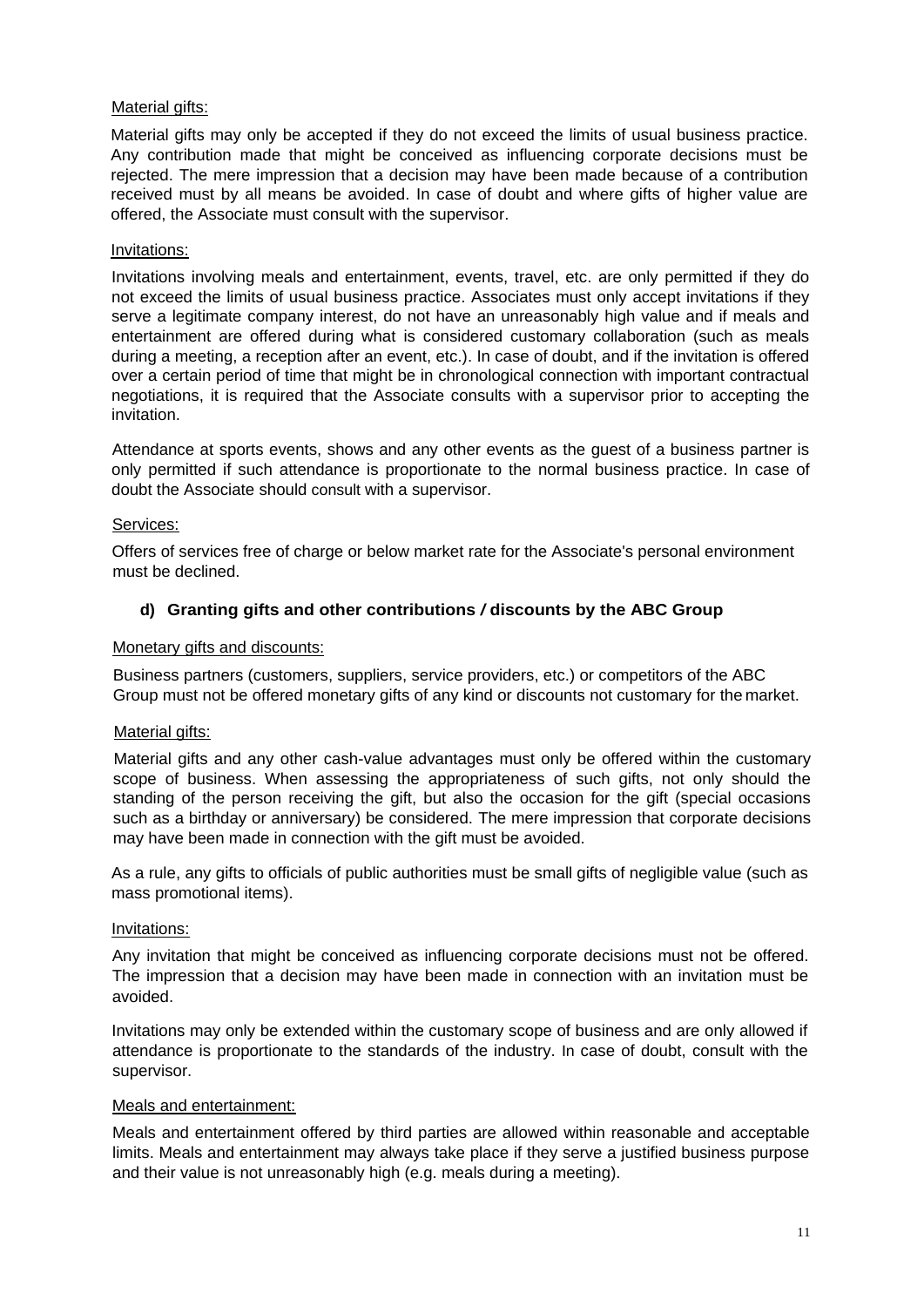# <span id="page-6-0"></span>**3.3 Observing Foreign Trade Laws and Export Regulations**

Restrictions and prohibitions on export and import of certain goods, technologies and services must be observed. Trade bans and restrictions in place due to international embargoes and the fight against terrorism, which may also include capital and payment movements to and from specific countries must be adhered to. Suitable systems that guarantee observance of the regulations must be installed.

# <span id="page-6-1"></span>**3.4 Money Laundering**

Several countries, including EU Member States, have passed laws to counter money laundering. Associates must not take any actions, either on their own or in collaboration with a third party, that would be in violation of national or international money laundering regulations.

"Money laundering" as interpreted under such regulations include channeling, for example the exchange or transfer of money or other assets originating indirectly or directly from criminal offenses into the legal economic cycle.

If any financial transactions relating to the transfer of cash and cash equivalents appear to be dubious, consult with the responsible finance department or an executive in due time.

# <span id="page-6-2"></span>**3.5 Fair Working Conditions**

The success of the ABC Group depends to a large extent on its Associates. The ABC Group has a social responsibility towards its Associates, and it is in the company's best interest to foster fair working conditions globally.

The ABC Group expects from each of its Associates that they are respectful, fair, and professional in their behavior with colleagues, business partners and other third parties.

Our fair working conditions policy excludes any form of discrimination against an individual for whatever reason. Grounds for discrimination include issues such as racial aspects, a person's ethnic origin, religion or world view, age, gender, physical disabilities, or sexual identity.

The ban against discrimination applies not only to the ABC Group as a whole and to individuals but also to partners and other staff members. The ABC Group must also protect its Associates against discrimination by its customers.

The ABC Group sees it as its obligation to be a social employer everywhere in the world and to treat its Associates respectfully and in a socially just manner. Consequently, the ABC Group is committed to observing all occupational safety regulations to guarantee the safety of its Associates at the workplace.

# <span id="page-6-3"></span>**3.6 Conflicts of Interest**

The ABC Group expects loyalty from its Associates towards the company. All Associates strive to avoid any situation in which their personal or financial interests would conflict with those of the ABC Group.

In detail, this includes:

#### **a) Financial investments**

Associates are obligated to report to Human Resources and receive approval from Human Resources should they hold any material financial interest in a competitor's, customer's, or supplier's company.

If a close relative or life partner holds a material financial interest in a competitor's, this must also be reported if a potential conflict of interest is evident.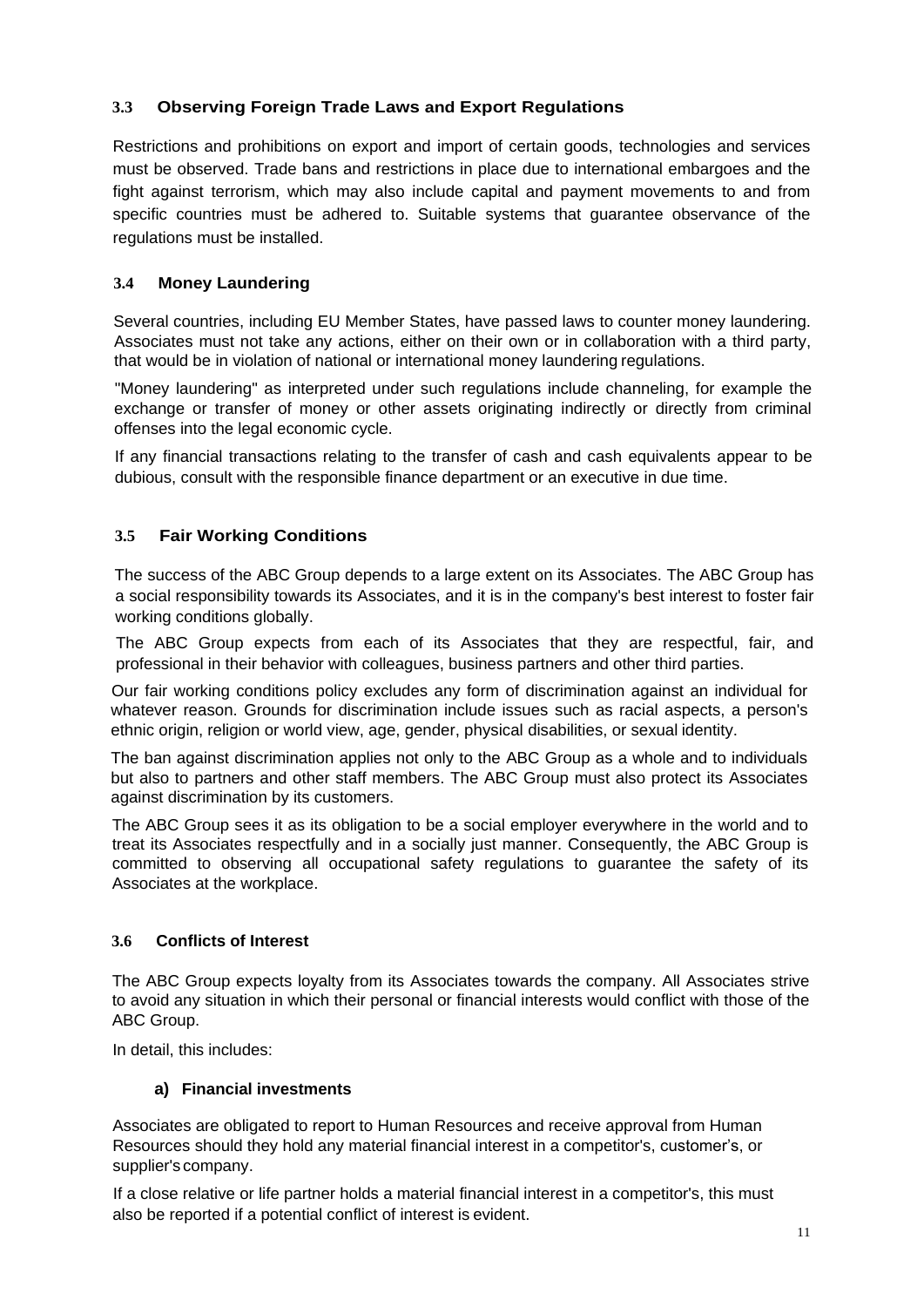A material financial interest is deemed to be any direct or indirect economicinvolvement

- in any amount exceeding 1% in a company that is not listed on the stock exchange.
- in any amount exceeding 1% of shares in a company listed on the stock exchange.

# **b) Additional employment**

Additional employment is working in any other function

- as a CEO or Executive.
- as a member of a supervisory, administrative or executive board.
- as an employer, or
- holding any other position

at a company not associated with the ABC Group.

Unless stipulated otherwise, an Associate may only accept additional employment with a competitor, customer or supplier if approved in advance by the responsible human resources department.

# **c) Business opportunities**

No Associate may take advantage of a business opportunity that may arise for an external company within the ABC Group, thereby benefiting him/herself or benefiting a third party, without expressed approval.

# **d) Staffing decisions**

Staffing decisions must not be influenced by personal interests.

#### **e) Contracting suppliers and service providers for personal use**

If an Associate can have any influence on a business relationship with a supplier or service provider, the Associate must inform the supervisor any time he/she contracts this business partner for personal use.

# <span id="page-7-0"></span>**3.7 Confidentiality**

Company and business secrets (such as financial data, business strategies, planned transactions) as well as information that the ABC Group and its business partners have expressed an interest in keeping secret, must be treated with confidentiality.

Inventions, patents, and expertise are of particular importance to the long-term success of our company. Confidential corporate information must always be kept confidential and must be protected from unauthorized access by third parties. This also applies to information that is provided to us in confidence by third parties. Every Associate must observe the relevant guidelines, such as the IT Guidelines.

Every Associate is prohibited from using confidential business information during and after his/her employment relationship, either directly or indirectly, to the personal benefit of the Associate or to the benefit of a third party and to the disadvantage of the ABC Group.

All Associates are obligated to actively protect confidential data from unauthorized access by a third party.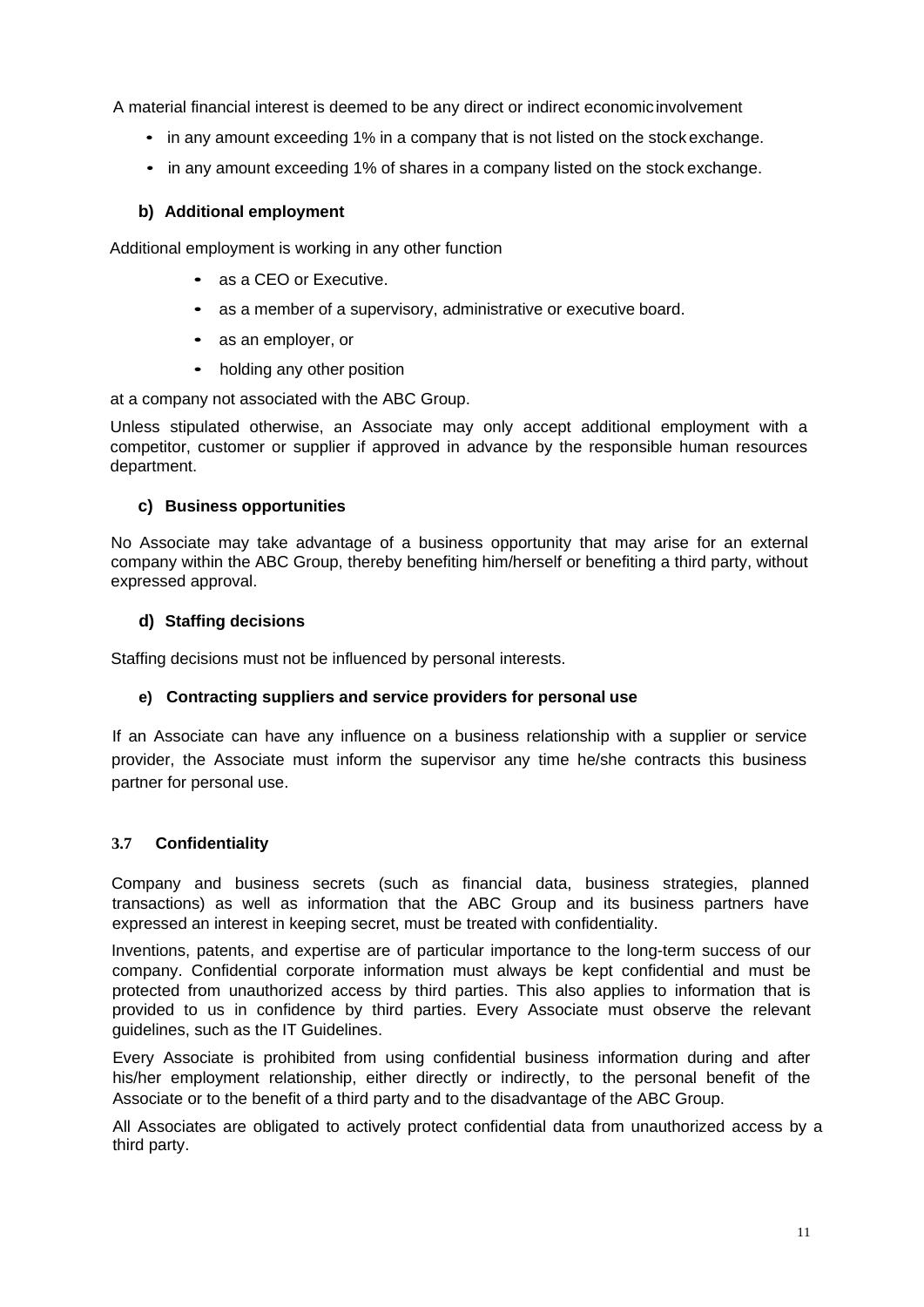# <span id="page-8-0"></span>**3.8 Handling of Internal Knowledge**

All Associates are committed to ensure that information is exchanged throughout the company quickly and seamlessly. Relevant knowledge must not be held back, falsified or selectively imparted, unless in exceptional cases overriding interests exist, confidentiality interests.

# <span id="page-8-1"></span>**3.9 Use of Company Property and Resources**

Any misuse of staff or misuse of company property for any other than company purposes is prohibited.

Every Associate is obligated to treat company property responsibly. Company property also includes communication devices as well as intangible assets such as expertise and industrial property rights.

# <span id="page-8-2"></span>**3.10 Workplace, Plant and Health Safety and Environmental Protection**

Compliance with all laws designed to protect man and the environment is a fundamental principle for our company arising equally from legal and ethical principles.

Every Associate bears a responsibility for protecting man and the environment in his/her work environment. All relevant laws and regulations relating to environmental protection or to plant and occupation safety must be strictly observed. The same applies to internal company policies and rules. It is every supervisor's obligation to instruct, oversee and support his/her Associates in taking ownership of this responsibility. In the departments in which there are no regulations relating to safety, health and environmental protection, nor any internal company policies and stipulations, the Associate must make a decision on his/her own, if necessary, after consulting with the supervisor.

Generally, air, water and soil may only be used for commercial purposes after permits have been issued for such use. The same applies to establishing and operating production facilities and updating or expanding them. Any unauthorized release of substances must be prevented.

Legal regulations must be adhered to when disposing of waste. If third parties are contracted for this purpose, it must be ensured that they also adhere to the regulations under environmental law and any other governing guidelines.

The occupational safety specialists and/or company physician and the Environmental Safety Officer are consulted and provide support in the planning and execution of suitable actions, while adhering to the governing laws and regulations of the country, county, and other bodies in all issues pertaining to occupational and facility safety and the protection of health and the environment.

Without the express permission from the responsible officer or unless agreed upon in contractual agreements, company equipment and property must not be used for personal purposes or be removed from the companies' premises.

# <span id="page-8-3"></span>**3.11 Documentation of Business Transactions and Processes**

For the ABC Group, honest and transparent reporting is crucial within the company as well as in its relationship to the public. As such, all Associates of the ABC Group are obligated to be meticulous, detailed, honest and punctual when preparing reports for company use. Associates who submit reports to third parties (e.g., external auditors, public authorities and the press) must adhere to the same principles.

All business transactions must be documented completely and flawlessly in accordance with legal regulations (such as filing obligations under tax and commercial law pertaining to annual financial statements and other business correspondence) and any other regulations or policies